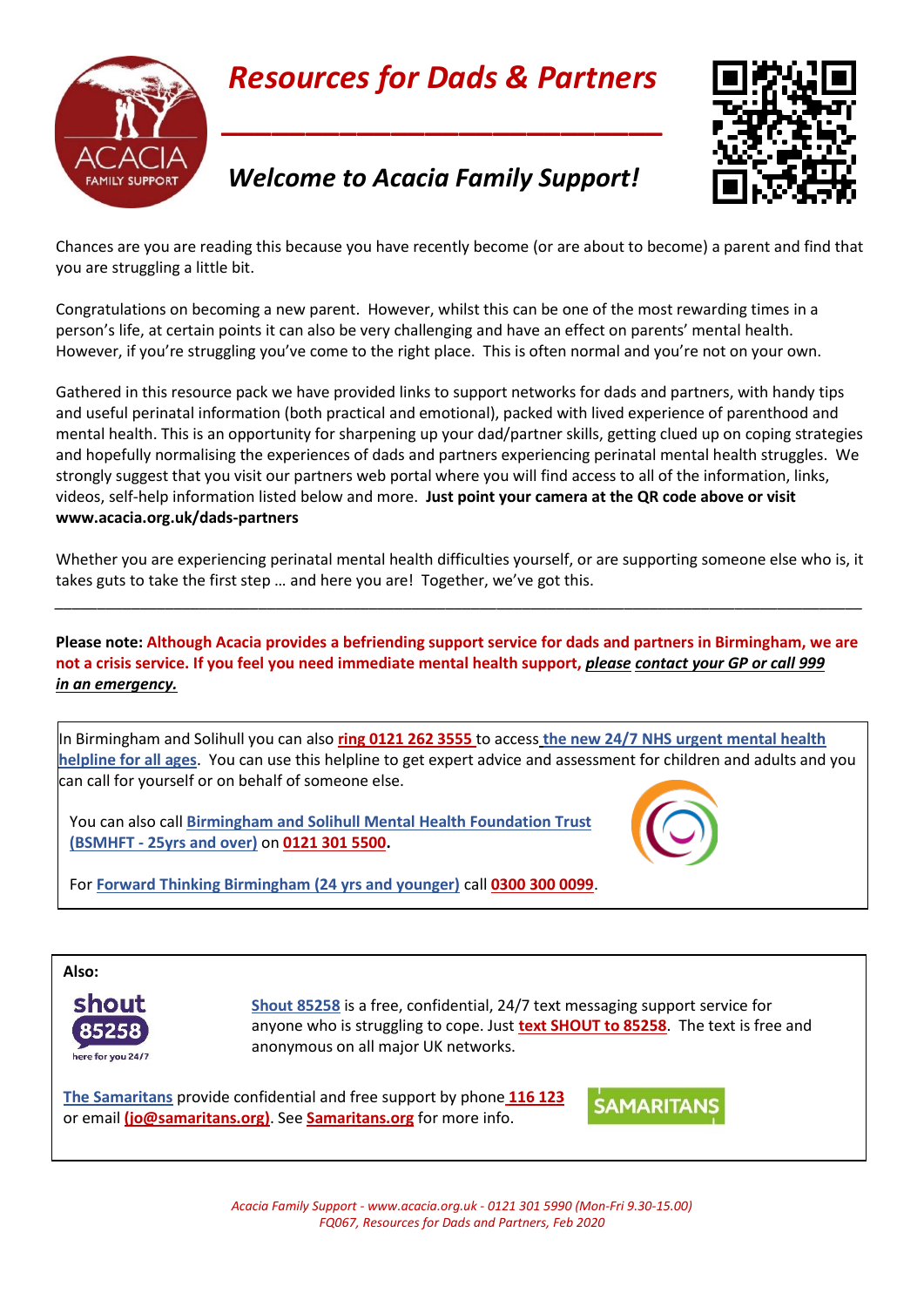### *What are perinatal mental health problems? Who do they effect?*

[**The full version of this information is available on our portal**]

Maternal/paternal mental health problems, or perinatal mental health problems as they're often called, are more common than you think. In fact, one in 5 new mums experience them and up to one in 10 new dads or partners. These mental health problems can range from anxiety, low mood and depression to more severe obsessivecompulsive disorder (OCD), post-traumatic stress disorder (PTSD) and psychosis. Some will have suffered mental health problems before but for others symptoms are new and frightening for the whole family.



Depression and anxiety are the most common mental health problems during pregnancy and new parenthood, with around 12% of women and 6% of men experiencing depression and 13% of women and 6.5% of men experiencing anxiety at some point - many will experience both.

Anybody can experience mental health problems when having a baby, at any time of life, irrespective of gender, age, culture or social

background. It happens to men as well as women and is really common. It's important to keep in mind that this is not a sign of a 'weak character' or other inadequacy. Many gifted, successful and powerful people have experienced mental health problems in their lives. Additional risk factors include: if a close relative has experienced mental health problems, psychological make up and personality, major life events, physical illnesses, isolation, relationship breakdown, money worries.

The good news is that perinatal mental health problems can be treated. Most mums and dads make a full recovery and, as with all health conditions, the sooner they are recognised, and appropriate help is sought, the better.

**\_\_\_\_\_\_\_\_\_\_\_\_\_\_\_\_\_\_\_\_\_\_\_\_\_\_\_\_\_\_\_\_\_\_\_\_\_\_\_\_\_\_\_\_\_\_\_**



## *Dad/partner specific mental health support:*

Acacia Dads' Online Portal is a great place to start. It has been created to be one-stop shop so you have access to everything in one place. It contains information, real-life testimonies from dads who have been

through it, plus a wealth of resources including FAQs, Ted Talks and links to other helpful organisations including those listed below on this page. If you haven't already, you can also refer yourself to into our service using the secure online referral form. <https://www.acacia.org.uk/dads-partners/acacia-dads/>

**The following list is provided for information purposes only. It is not to be assumed that Acacia Family Support endorses any of the providers and/or services in this list. To ensure that information below is still current you may wish to check websites**.

[Dads Matter UK](http://www.dadsmatteruk.org/) provide support for dads worried about or suffering from depression, anxiety and post-traumatic stress disorder (PTSD). <https://www.dadsmatteruk.org/>





[From Dads to Dads](http://www.fromdadstodads.org.uk/)- Real life experiences and real life useful facts. Information dads want, laid out simply by experts in that field. With articles *by* dads *for* dads, sharing their experiences to provide information about pregnancy, birth and becoming a dad. <http://www.fromdadstodads.org.uk/>

> *Acacia Family Support - www.acacia.org.uk - 0121 301 5990 (Mon-Fri 9.30-15.00) FQ067, Resources for Dads and Partners, Feb 2020*

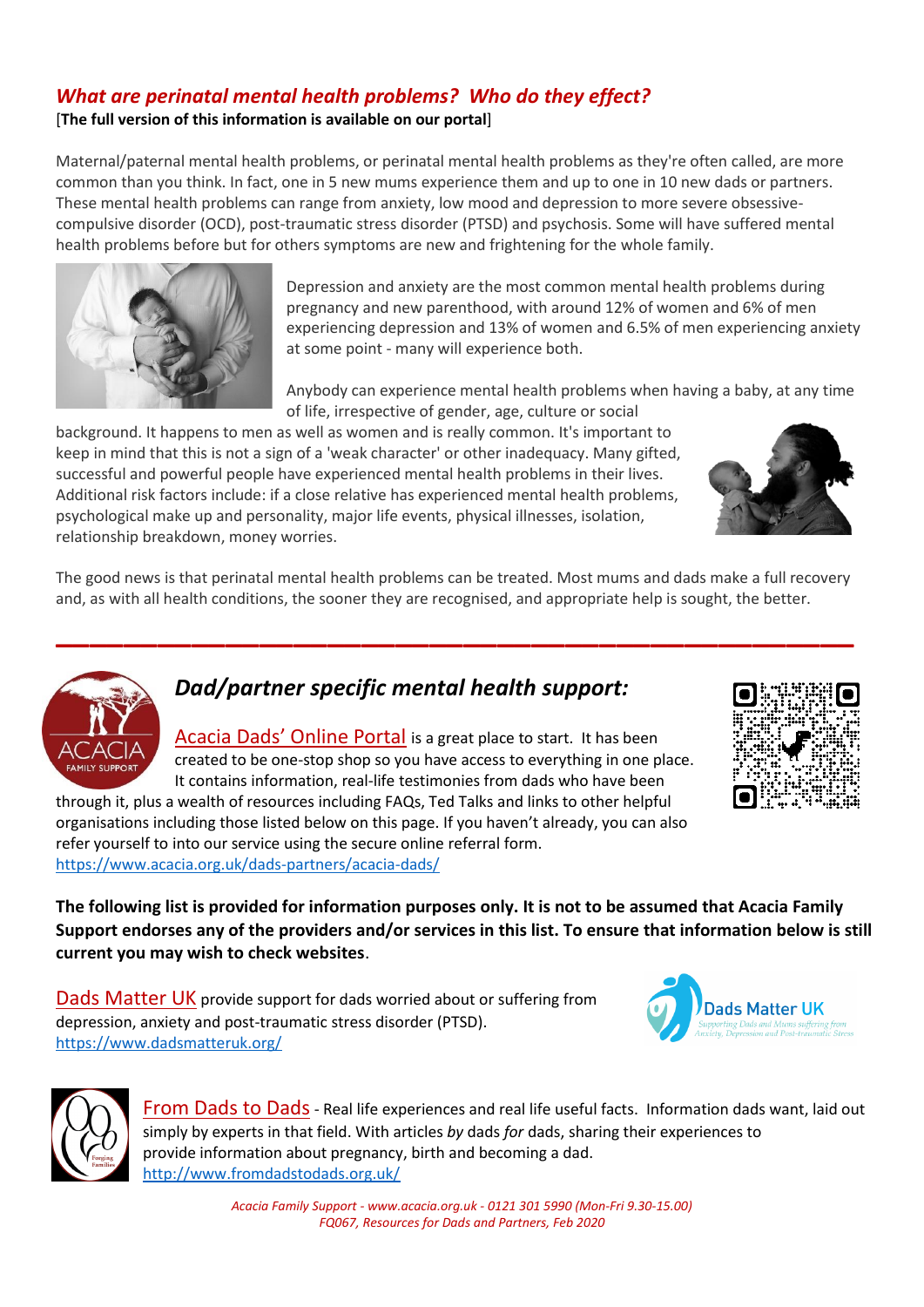PMH Support - offering guidance and advice and practical tips. Educating parents on parental mental health through pregnancy, birth and beyond. Run by a consultant in paternal mental health and parent education, peer support trainer, dad, husband, army veteran. [https://www.instagram.com/p\\_m\\_h\\_support/?hl=en](https://www.instagram.com/p_m_h_support/?hl=en) <https://www.facebook.com/pmhsupportforparents/> <https://www.aims.org.uk/journal/item/fathers-birth-trauma-support>



The Dad Pad **–** Essential guide for new dads, developed with the NHS. <https://thedadpad.co.uk/>

National Responsible Fatherhood Clearinghouse – National resource for fathers (and others) that looks to encourage and strengthen fathers and families. <https://www.fatherhood.gov/>

This Dad Can **–** lots of advice and support for dads including postnatal depression. [www.thisdadcan.co.uk/](http://www.thisdadcan.co.uk/)

It Takes Balls to Talk - information, self-help and links. 'It Takes Balls to Talk' is a campaign which uses sporting themes to encourage people, particularly men, to talk about how they feel. [www.ittakesballstotalk.com/](http://www.ittakesballstotalk.com/)

Mind - One dad tells his story, accompanied with links to more information and advice. <https://www.mind.org.uk/information-support/your-stories/depression-as-a-new-dad/>

Mind - [Better Mental Health for Fathers](http://blgmind.org.uk/wp-content/uploads/2021/07/Better-Mental-Health-for-New-Parents.pdf) - A really great resource for better mental health for new dads, partners and non-birthing parents - please download by clicking link. This booklet and accompanying Wellbeing Skills aims to help you navigate the early years as a new dad or co-parent, maintain good mental wellbeing for yourself and support your new family.

<http://blgmind.org.uk/wp-content/uploads/2021/07/Better-Mental-Health-for-New-Parents.pdf>

Mind - [Wellbeing Skills for New Parents](http://blgmind.org.uk/wp-content/uploads/2021/07/Wellbeing-Skills-for-New-Parents.pdf)- This booklet and accompanying 'Better Mental Health For Fathers' aim to help you navigate the early years as a new dad or co-parent, maintain good mental wellbeing for yourself and support your new family.

<http://blgmind.org.uk/wp-content/uploads/2021/07/Wellbeing-Skills-for-New-Parents.pdf>

National Childbirth Trust (NCT) **–** Good information and articles on their website covering topics such as pregnancy, labour and birth, and life as a parent for dads and partners. Helpline: 0300 330 0700.<https://www.nct.org.uk/>

[PANDAS](http://pandasfoundation.org.uk/) is a community offering peer-to-peer perinatal mental health support for both parents, using telephone, social media and email. <https://pandasfoundation.org.uk/> and [https://www.facebook.com/pg/pandasdads/about/?ref=page\\_internal](https://www.facebook.com/pg/pandasdads/about/?ref=page_internal)





 $\bullet$ nct

> [The Campaign Against Living Miserably \(CALM\)](https://www.thecalmzone.net/) offer support to any man who is down or in crisis. Support is [online,](file:///C:/Users/RobEwers/AppData/Local/Microsoft/Windows/INetCache/Content.Outlook/N5UKB48V/online) over the phone on 0800 58 58 58, or on webchat. <https://www.thecalmzone.net/>

*Acacia Family Support - www.acacia.org.uk - 0121 301 5990 (Mon-Fri 9.30-15.00) FQ067, Resources for Dads and Partners, Feb 2020*



**IT TAKES RAILS** 

**PND Daddies** 



THIS DAD CAN

**DadPad**<sup>®</sup>



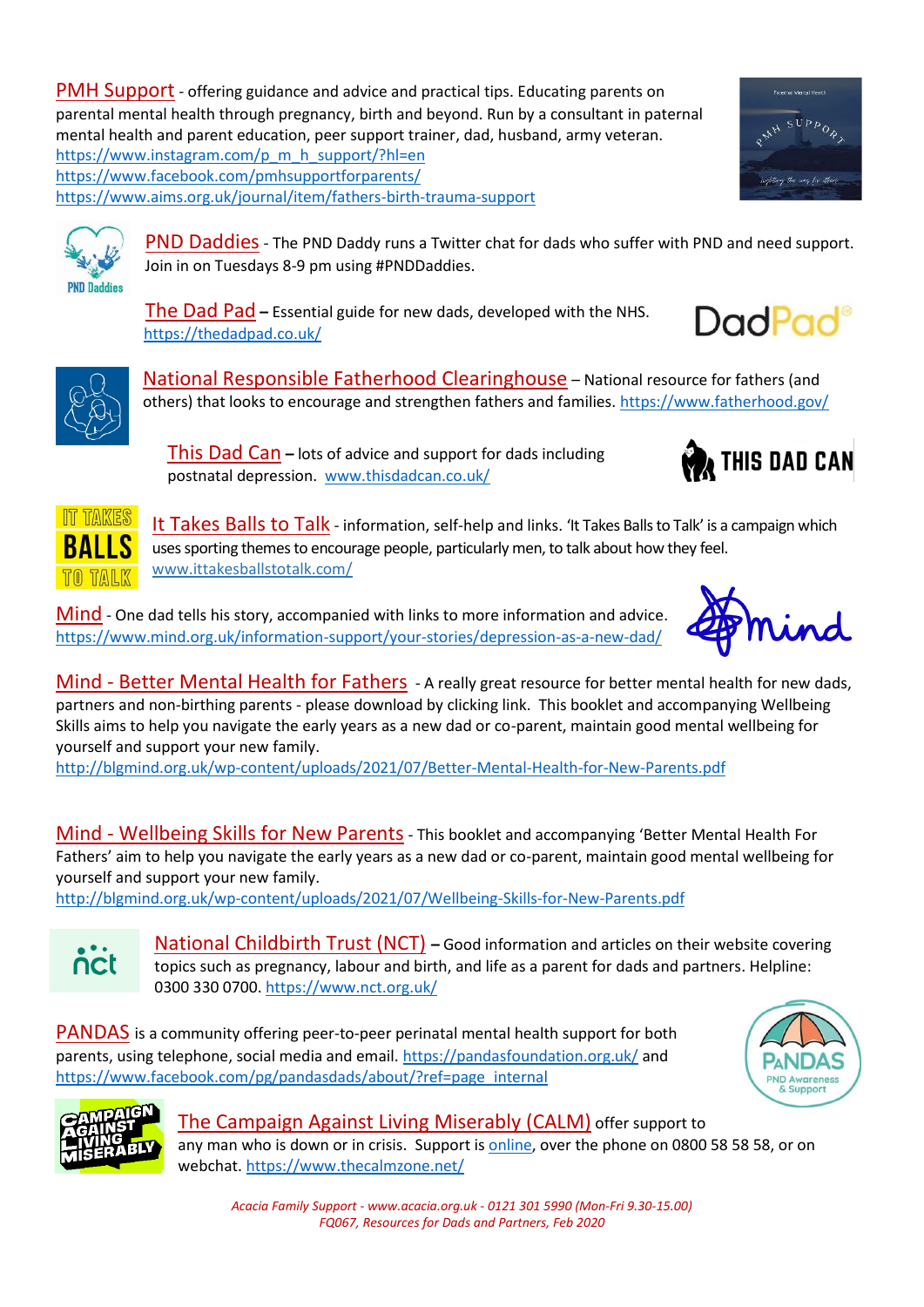[OCD Action](http://ocdaction.org.uk/) provide support and information to anybody affected by obsessive compulsive disorder and work to raise awareness of the disorder amongst the public and front-line healthcare workers. <https://ocdaction.org.uk/>





**NHS Birmingham and Solihull** 

**Mental Health NHS Foundation Trust** 

[Self Help Leaflets](http://www.selfhelpguides.ntw.nhs.uk/bsmhft/SelfHelp) covering a full range of mental health problems produced by Birmingham and Solihull Mental Health NHS Foundation Trust. <http://www.selfhelpguides.ntw.nhs.uk/bsmhft/SelfHelp/>



## *Support for LGBTQ+ partners:*

Acacia LGBTQ+ Partners Portal - a one stop shop for LGBTQ+ partners, providing a broad range of information, self-help, videos and links. Includes a same-sex partners 'survival guide'. Use the QR code or go to <https://www.acacia.org.uk/dads-partners/lgbtq/>

Birmingham LGBT – helping the LGBTQ+ community in Birmingham "realise their full potential and have equal access to what the city has to offer". Includes community groups and help to access counselling.<https://blgbt.org/>







Gays With Kids – resources for gay, bi and trans dads and dads-to-be. <https://www.gayswithkids.com/>

Gingerbread - information on LGBTQ+ parental responsibilities and rights, with more general support and advice on a wide range of topics including bereavement and finances[. https://www.gingerbread.org.uk/information/lgbt-single-parents/](https://www.gingerbread.org.uk/information/lgbt-single-parents/)



#### *Videos:*



Mark Williams: The importance of new fathers' mental health (TED Talk) <https://www.youtube.com/watch?v=vIUWWPIVyTM>

**\_\_\_\_\_\_\_\_\_\_\_\_\_\_\_\_\_\_\_\_\_\_\_\_\_\_\_\_\_\_\_\_\_\_\_\_\_\_\_\_\_\_\_\_\_\_\_**

Anna Machin: We need to change the conversation about fathers (Ted Talk) <https://www.youtube.com/watch?v=cul4L441x9o>



BBC Stories: Postnatal depression in men [https://www.youtube.com/watch?v=uihF7\\_oLgo4](https://www.youtube.com/watch?v=uihF7_oLgo4)

#### *Books:*



*'Dummy'* by Matt Coyne (*Man vs Baby*): humorous observations for new fathers. Great if you're ready for a bit of light-hearted but truthful comedy about dad life. It doesn't shy away from the nitty-gritty and – warning – there is some colourful language, but it may help you realise that being a dad isn't all about being perfect: we're all learning as we go and sometimes parenthood can be a challenge, yet a fun one.

*Acacia Family Support - www.acacia.org.uk - 0121 301 5990 (Mon-Fri 9.30-15.00) FQ067, Resources for Dads and Partners, Feb 2020*

**\_\_\_\_\_\_\_\_\_\_\_\_\_\_\_\_\_\_\_\_\_\_\_\_\_\_\_\_\_\_\_\_\_\_\_\_\_\_\_\_\_\_\_\_\_\_\_**